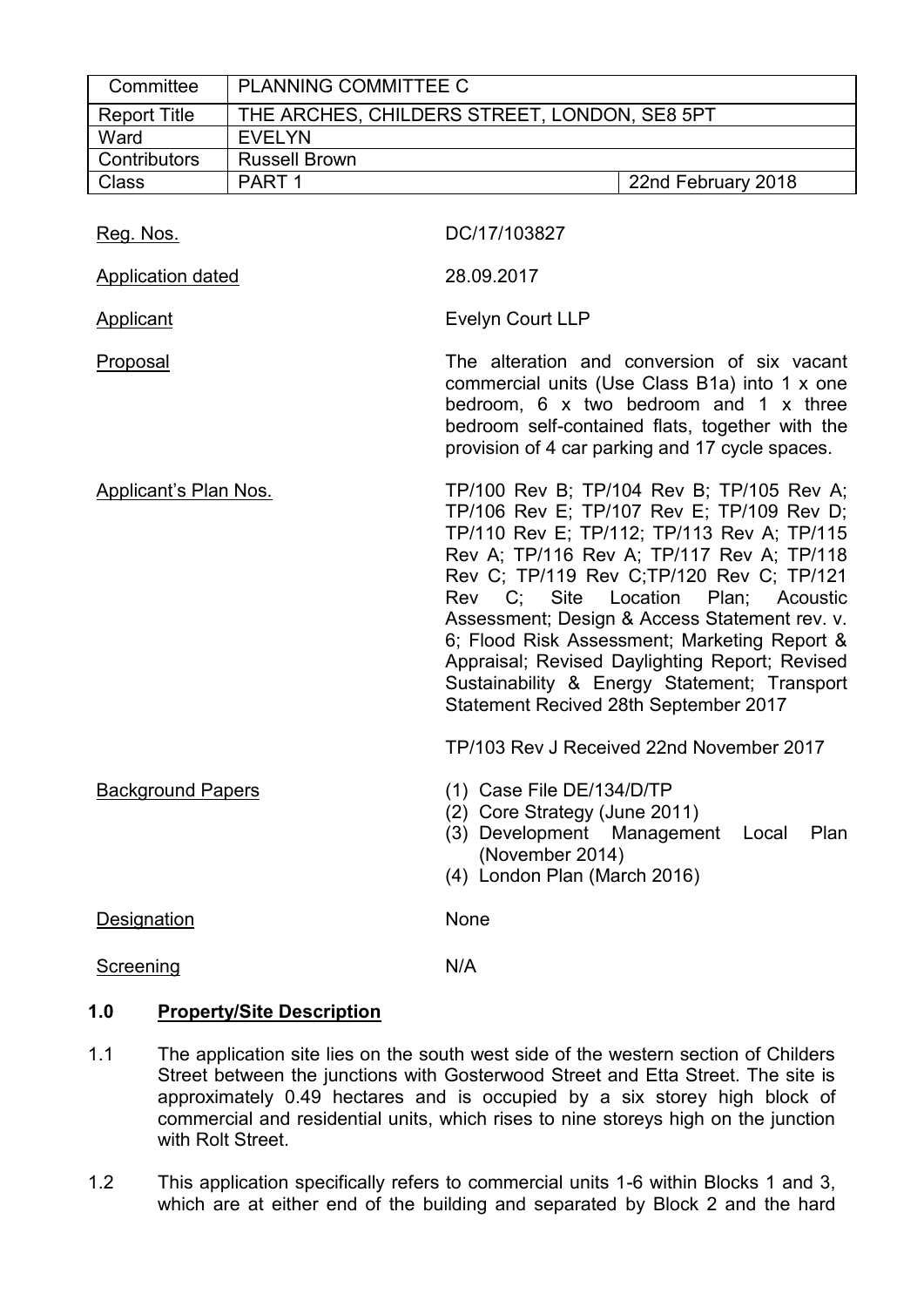landscaped area providing vehicular and cycle parking. Cycle Quietway 1 runs to the north west of the site underneath the bridge of the railway viaduct, which houses commercial units in its arches. Adjacent to Donovan House to the northwest is a recently built development on the site of the former William House comprising 70 residential units and 1,300m² of B1 floor space. The, now vacant, Lord Palmerston Pub and SR House are to the south east of the site.

1.3 The property is not located within a Conservation Area, nor subject to an Article 4 direction, but is in the vicinity of a listed building in the form of the railway viaduct from Abinger Grove to Rolt Street, which runs from Greenwich to London Bridge. The site is an 'other employment location', it has a PTAL rating of 1/2 and is within Flood Risk Zones 2 and 3.

## **2.0 Relevant Planning History**

- 2.1 DC/04/57406/X: The construction of 3 six-eight storey buildings on the site of William House and the former public car park adjacent, Childers Street SE8, comprising 18 live/work units, 8 one bedroom flats, 50 two bedroom selfcontained flats and 8 commercial units (Use Class B1) with access off Childers Street. **Granted.**
- 2.2 DC/07/66538/X: The demolition of existing buildings on the site of William House and former car park, Childers Street SE8 and the construction of 3 single to eight storey buildings, incorporating terraces and balconies, comprising commercial units (1,304 m²) (Use Class B1) at ground and part of the first floor levels, 15 one bedroom, 68 two bedroom and 6 three bedroom, self-contained flats, together with associated landscaping and provision of an electricity sub-station, refuse stores, cycle stores and 33 car parking spaces. **Granted and implemented.**
- 2.3 Pre-application advice (PRE/15/02018) was sought in October 2015 and Officers stated that the principle of conversion of the commercial units to residential use cannot be established without thorough marketing evidence and a flood risk assessment, but if these issues can be overcome then residential use would be a suitable alternative use. Significant concerns were raised to the quality of the residential units, requiring a fundamental redesign.
- 2.4 DC/16/099613: The alterations and conversion of vacant commercial units at The Arches Childers Street SE8 into 2 one bedroom and 7 two bedroom selfcontained flats, together with the provision of 4 car parking and 18 cycle spaces. **Withdrawn.**

## **3.0 Current Planning Application**

- 3.1 The current application proposes the alteration and conversion of six vacant commercial units (Use Class B1a) into 1 x one bedroom, 6 x two bedroom and 1 x three bedroom self-contained flats.
- 3.2 Flats 1-5 would be located within Block 1 with Flats 6-8 in Block 3. All would have frontage onto Childers Street and their own external amenity space to the rear. The total internal floor space of each unit is as follows:

Flat 1 (2b4p): 138.375m² Flat 2 (3b6p): 136.32m²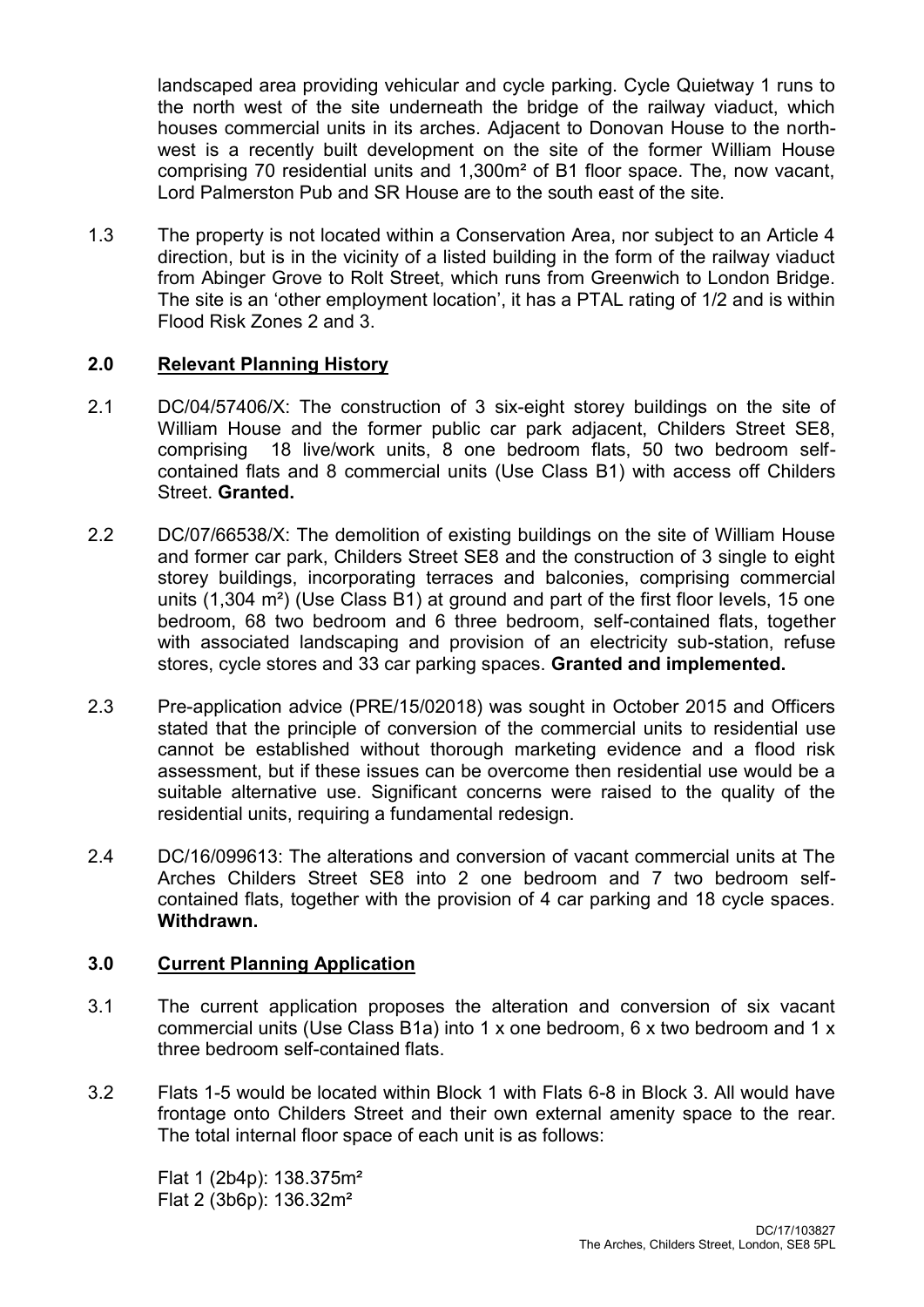Flat 3 (2b4p): 100.28m² Flat 4 (2b4p): 81.3m² Flat 5 (2b3p): 65.865m² Flat 6 (2b3p): 65.34m² Flat 7 (2b4p): 84.685m² Flat 8 (1b2p): 100.155m²

- 3.3 This application also includes the provision of new entrances to the front elevation of each unit comprising aluminium doors and windows, a rendered panel, cedar panelling and steel fences and gates for access to the rear for the future residents. Replacement rear doors leading out onto private external amenity areas and rear windows facing onto the commercial units within the arches would also be installed. Brick walls would form the boundaries between amenity spaces.
- 3.4 Four car parking spaces within the wider development are to be allocated for the proposed flats and 17 cycle parking spaces would also be provided.

## **4.0 Consultation**

- 4.1 No pre-application advice was sought prior to this particular application.
- 4.2 The Council's consultation met the minimum statutory requirements and those required by the Council's adopted Statement of Community Involvement.
- 4.3 A site notice was displayed and letters were sent to 130 local addresses (including those who submitted comments on the previous scheme), Evelyn Ward Councillors, the London Fire and Emergency Authority, Thames Water, the Environment Agency and the Council's Environmental Protection and Highways Officers were consulted.

#### Written Responses received from Local Residents

- 4.4 Four objections were received, raising the following concerns:
	- The original planning application described the units as "not for habitation whose lack of interface with the street will contribute to an increased lack of safety in the area".
	- The units have never properly marketed and local residents' enquires were either rejected or they received no response.
	- There has been little commitment to maintaining the units to present viable business opportunities, but fitted-out office space would be viable.
	- The application would not increase social / affordable housing stock while the original developer was compensated for providing business units.
	- There has been a lack of consultation with neighbours as no-one was aware of purported consultation until 10th October.
	- The residential use would receive low quality natural light.
	- It would result in the erosion of SIL/DEA in the area, which provides employment opportunities for local people.
	- The reclassification of these units to A1 / A3 (shops or cafes) usage would be supported as they reflect the changing demographics, population increase and use of the Cycle Quietway.
	- The conversion of these units to residential would result in an unpleasant, dark and crowded environment for any future residents close to the road and Cycle Quietway.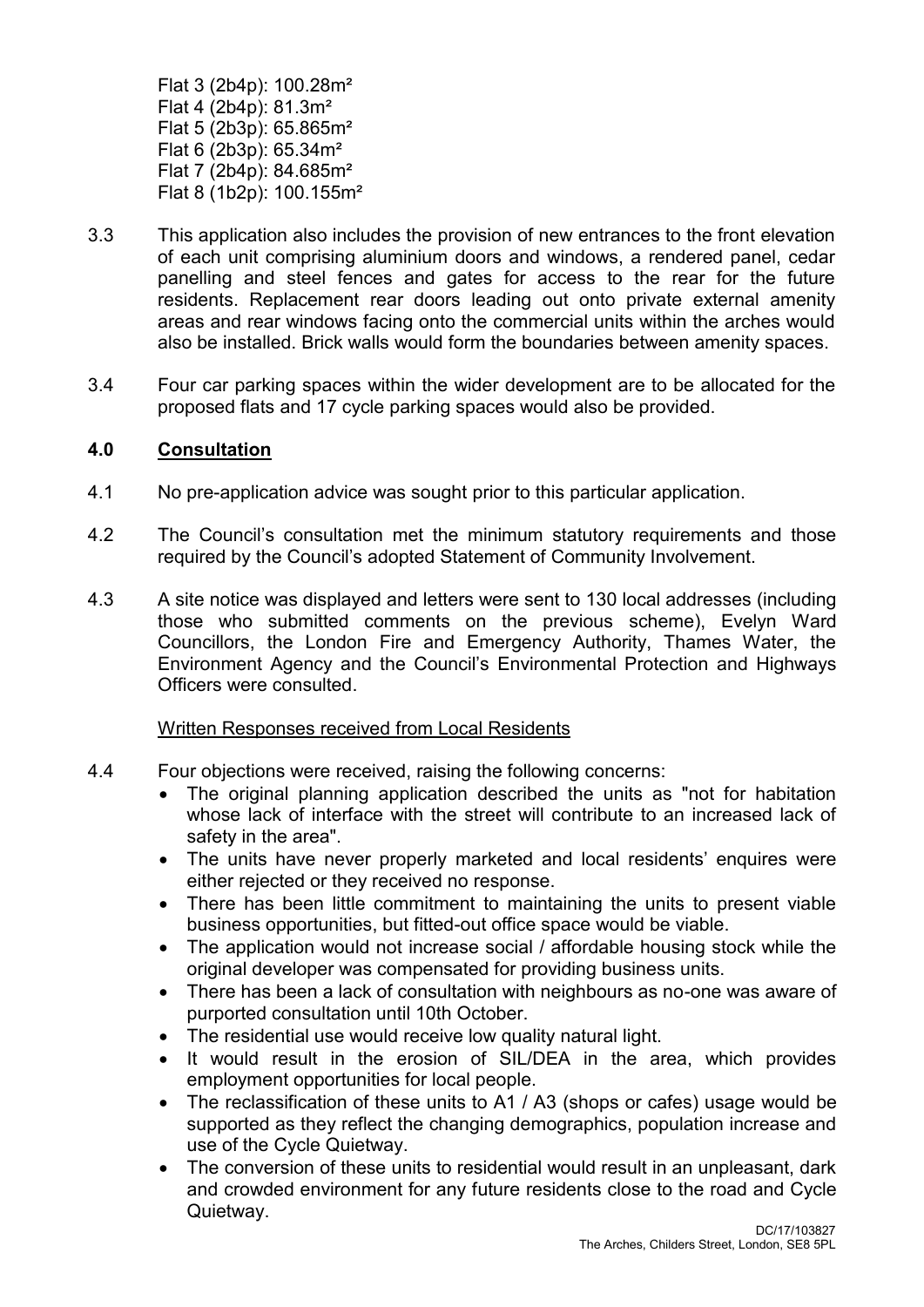- The current owner has failed to care for the building there have been issues, like rough sleepers in the units due to broken locks.
- The Council should purchase these units and put Council departments in there or let them to businesses.
- The residential units proposed would have a negative impact on the local area while business use would lead to positive local regeneration including increased safety, amenity and employment.

# Responses received from External Consultees

- 4.5 The Environment Agency had no objection, but offered the following advice:
	- There may be other sources of flooding which affect this site, such as surface water and groundwater flooding, which could be important considerations for managing flood risk for the proposed development.
	- 'More vulnerable' residential accommodation, particularly sleeping accommodation, is strongly recommended to be set at the first floor level and above or above the modelled breach flood level, which is between 3.21m and 3.29m above Ordnance Datum (mAOD).
	- Flood resistant and resilient measures should be incorporated in to the design of the proposed development.
	- Occupants of the proposed development should register with their Floodline Warnings Direct service, in order that they may prepare themselves in the case of a flood event.
	- Please note that any flood response plan (or flood warning and evacuation plan) should set out suitable access and egress from the site.

# **5.0 Policy Context**

## Introduction

- 5.1 Section 70(2) of the Town and Country Planning Act 1990 (as amended) sets out that in considering and determining applications for planning permission the local planning authority must have regard to:-
	- (a) the provisions of the development plan, so far as material to the application,
	- (b) any local finance considerations, so far as material to the application, and
	- (c) any other material considerations.

A local finance consideration means:

- (a) a grant or other financial assistance that has been, or will or could be, provided to a relevant authority by a Minister of the Crown, or
- (b) sums that a relevant authority has received, or will or could receive, in payment of Community Infrastructure Levy (CIL).
- 5.2 Section 38(6) of the Planning Compulsory Purchase Act 2004 makes it clear that 'if regard is to be had to the development plan for the purpose of any determination to be made under the planning Acts the determination must be made in accordance with the plan unless material considerations indicate otherwise'. The development plan for Lewisham comprises the Core Strategy, Development Plan Document (DPD) (adopted in June 2011), DMLP (adopted in November 2014) and policies in the London Plan (March 2016). The NPPF does not change the legal status of the development plan.

## National Planning Policy Framework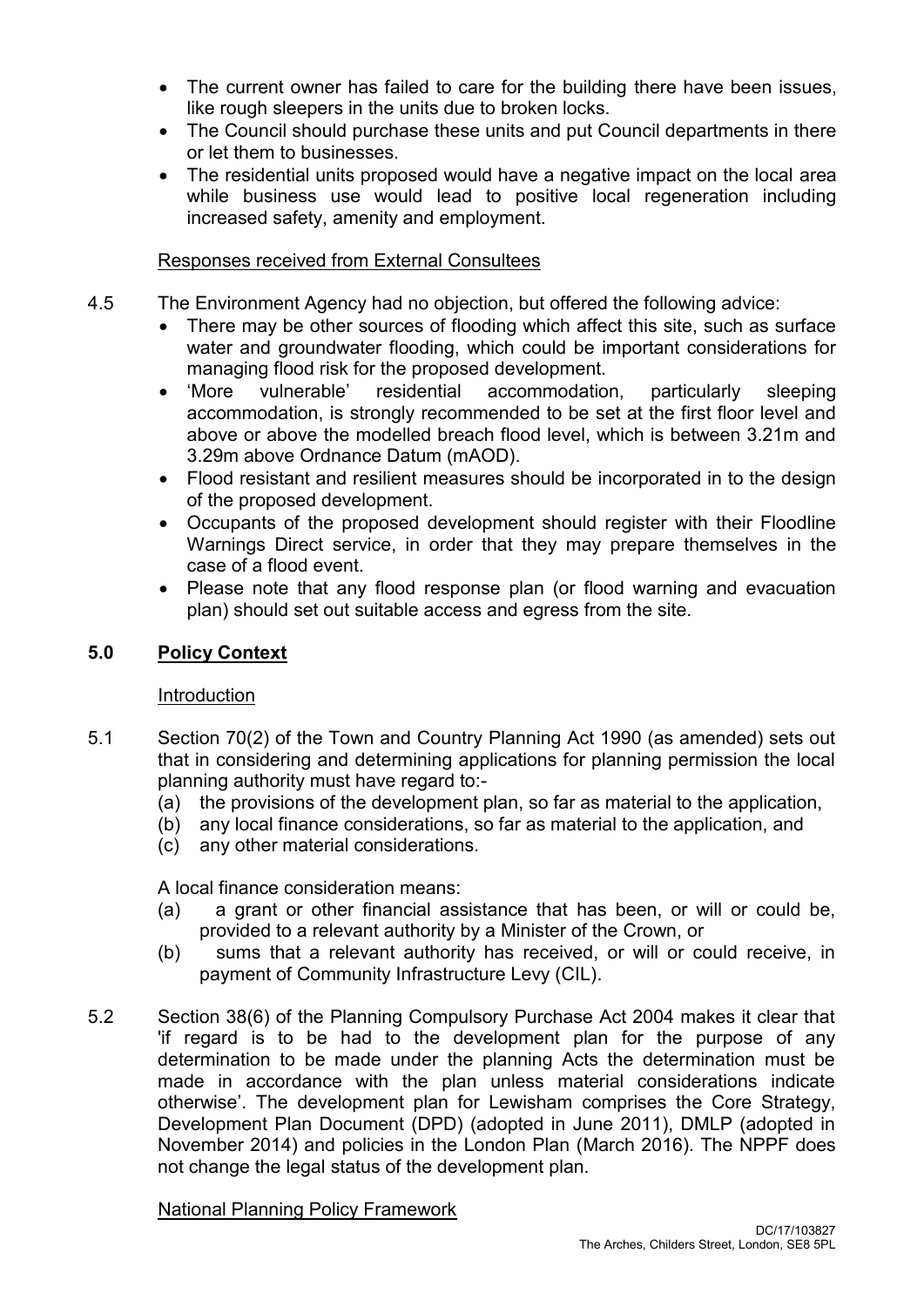- 5.3 The NPPF was published on 27 March 2012 and is a material consideration in the determination of planning applications. It contains at paragraph 14 a 'presumption in favour of sustainable development'. Annex 1 of the NPPF provides guidance on implementation of the NPPF. In summary this states that (paragraph 211) policies in the development plan should not be considered out of date just because they were adopted prior to the publication of the NPPF. At paragraphs 214 and 215 guidance is given on the weight to be given to policies in the development plan. As the NPPF is now more than 12 months old paragraph 215 comes into effect. This states in part that '…due weight should be given to relevant policies in existing plans according to their degree of consistency with this framework (the closer the policies in the plan to the policies in the Framework, the greater the weight that may be given)'.
- 5.4 Officers have reviewed the Core Strategy for consistency with the NPPF and consider there is no issue of significant conflict. As such, full weight can be given to these policies in the decision making process in accordance with paragraphs 211, and 215 of the NPPF.

### Other National Guidance

5.5 On 6 March 2014, DCLG launched the National Planning Practice Guidance (NPPG) resource. This replaced a number of planning practice guidance documents.

### London Plan Supplementary Planning Guidance

5.6 The London Plan SPG's relevant to this application are:

Character and Context (June 2014) Housing (March 2016) Sustainable Design and Construction (April 2014)

#### London Plan (March 2016)

5.7 The London Plan was adopted on 14th March 2016. The policies relevant to this application are:

Policy 2.13 Opportunity areas and intensification areas Policy 3.3 Increasing housing supply Policy 3.5 Quality and design of housing developments Policy 3.8 Housing choice Policy 5.3 Sustainable design and construction Policy 5.12 Flood Risk Management Policy 6.9 Cycling Policy 6.13 Parking Policy 7.1 Building London's neighbourhoods and communities Policy 7.4 Local character Policy 7.6 Architecture Policy 8.3 Community infrastructure levy

Core Strategy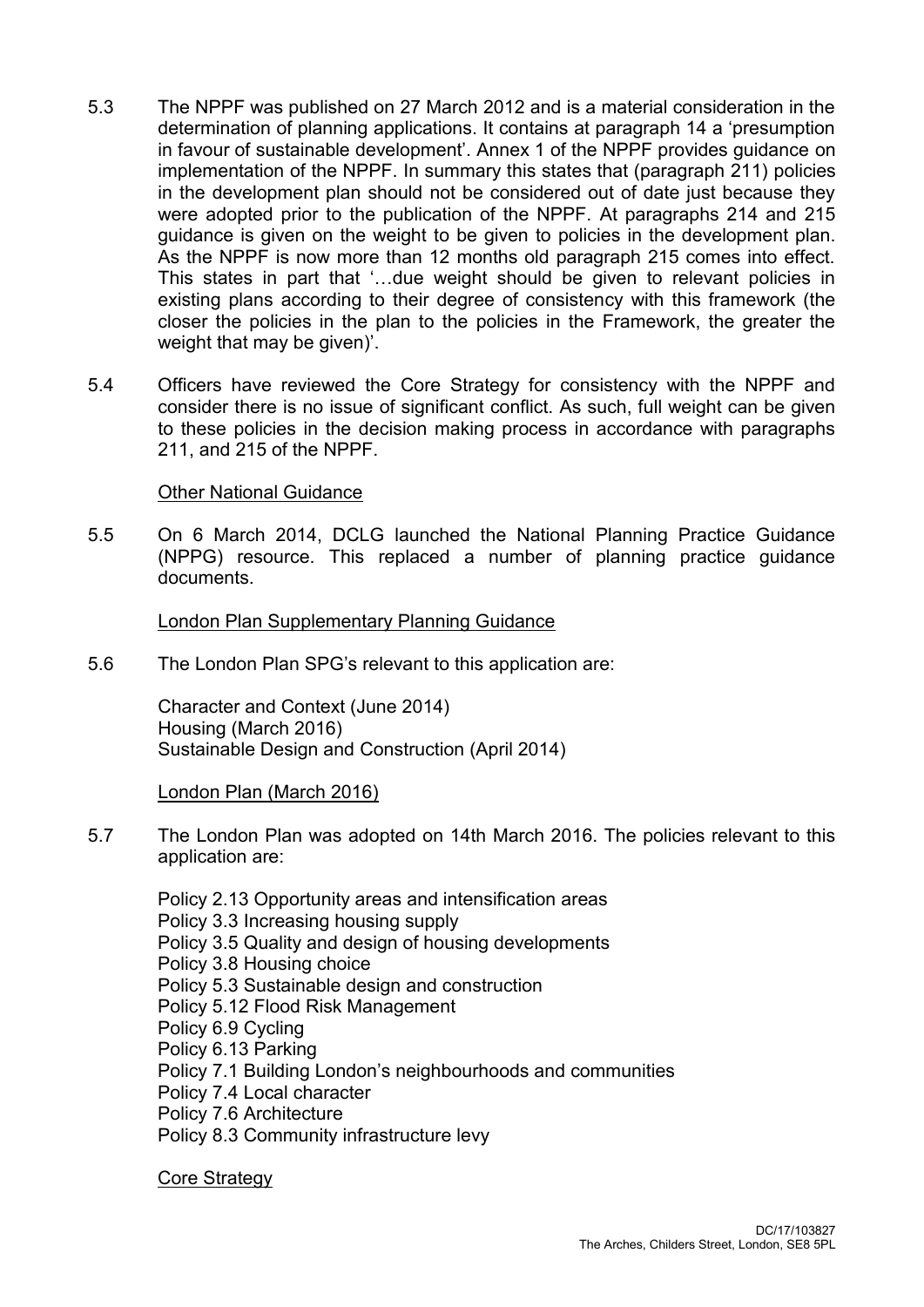5.8 The Core Strategy was adopted by the Council at its meeting on 29 June 2011. The Core Strategy, together the Development Management Local Plan and the London Plan is the borough's statutory development plan. The following lists the relevant strategic objectives, spatial policies and cross cutting policies from the Lewisham Core Strategy as they relate to this application:

Spatial Policy 2 Regeneration and Growth Areas Core Strategy Policy 1 Housing provision, mix and affordability Core Strategy Policy 5 Other employment locations Core Strategy Policy 8 Sustainable design & constructions and energy efficiency Core Strategy Policy 10 Managing and reducing the risk of flooding Core Strategy Policy 13 Addressing Lewisham's waste management requirements Core Strategy Policy 14 Sustainable movement and transport Core Strategy Policy 15 High quality design for Lewisham

# Development Management Plan

5.9 The Development Management Local Plan was adopted by the Council at its meeting on 26 November 2014. The Development Management Local Plan, together with the Core Strategy and the London Plan is the borough's statutory development plan. The following policies are relevant to this application:-

DM Policy 1 Presumption in favour of sustainable development DM Policy 4 Conversions of office space and other B Use Class space into flats DM Policy 11 Other employment locations DM Policy 22 Sustainable design and construction DM Policy 29 Car parking DM Policy 30 Urban design and local character DM Policy 31 Alterations/extensions to existing buildings DM Policy 32 Housing design, layout and space standards

# Residential Standards Supplementary Planning Document (updated May 2012)

5.10 This document sets out guidance and standards relating to design, sustainable development, renewable energy, flood risk, sustainable drainage, dwelling mix, density, layout, neighbour amenity, the amenities of the future occupants of developments, safety and security, refuse, affordable housing, self containment, noise and room positioning, room and dwelling sizes, storage, recycling facilities and bin storage, noise insulation, parking, cycle parking and storage, gardens and amenity space, landscaping, play space, Lifetime Homes and accessibility, and materials.

# **6.0 Planning Considerations**

- 6.1 The relevant planning considerations are:
	- a) Principle of development
	- b) Design
	- c) Impact on the amenities of adjoining properties
	- d) Proposed standard of residential accommodation
	- e) Highways issues
	- f) Flood risk
	- g) Sustainability and energy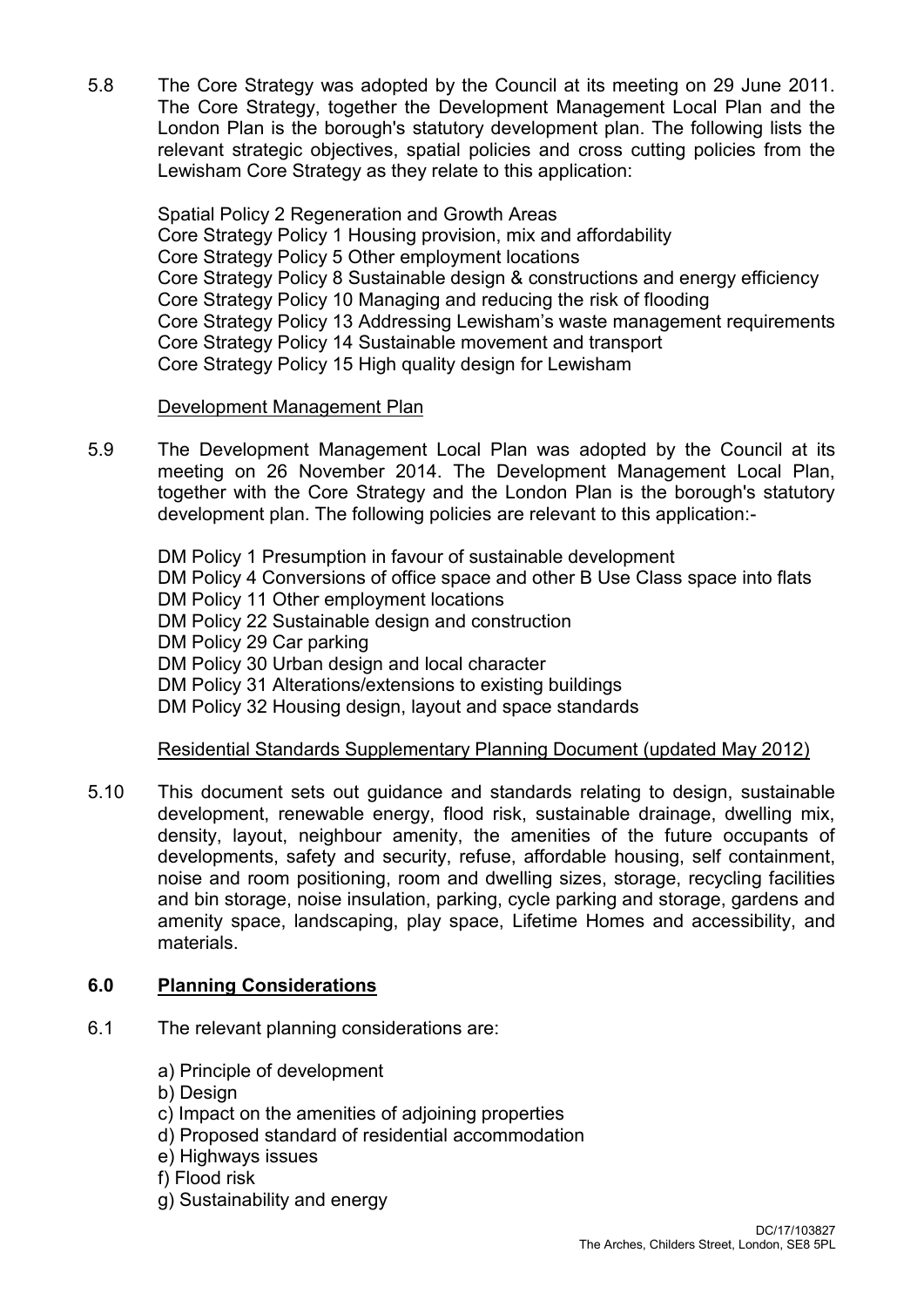*Principle of development*

- 6.2 Spatial Policy 2 states that the Deptford, Deptford Creekside, New Cross/New Cross Gate area will accommodate up to 2,300 additional new homes by 2016 and a further additional 8,325 new homes by 2026.
- 6.3 Housing is a priority use for all London boroughs and the Core Strategy welcomes the provision of small scale infill development provided that it is designed to complement the character of surrounding developments, the design and layout make suitable residential accommodation and it provides garden and amenity space.
- 6.4 The National Planning Policy Framework (NPPF) sets out in paragraph 14 a presumption in favour of sustainable development. In terms of decision-making, the document states that where a development accords with a local plan, applications should be approved without delay. Where a plan is absent, silent or relevant policies are out of date, permission should be granted unless any adverse impacts of doing so would significantly and demonstrably outweigh the benefits or specific policies in the Framework indicate development should be restricted. Furthermore, the document also encourages the effective use of land by reusing land that has been previously developed (brownfield land).
- 6.5 The site is undesignated, though it was formerly part of the Childers Street Mixed Employment Area. It is noted that the redevelopment of this former industrial site to provide the existing blocks was considered acceptable in planning terms on account of the reprovision of a proportion of employment space. However, where there is no reasonable prospect of an employment space being used for that purpose, alternative uses may be considered. Core Strategy Policy 5 identifies that alternative uses may be acceptable in these locations, "if it can be demonstrated that site specific conditions including site accessibility, restrictions from adjacent land uses, building age, business viability, and viability of redevelopment show that the site should no longer be retained in employment use".
- 6.6 This approach is expanded upon by DM Policy 11, which states that:

"Where uses are proposed for a site or building in employment or retail use that do not involve any job creation or retention, the Council will require evidence that a suitable period of active marketing of the site for re-use/redevelopment for business uses through a commercial agent, that reflects the market value has been undertaken."

and:

"The Council will seek contributions to training and/or local employment schemes where there is loss of local employment as a result of redevelopment or change of use."

6.7 The applicant has submitted a Marketing Report and Appraisal, as well as a letter from the applicant, who are an operator of offices in Lewisham and Southwark. The letter states that the Childers Street units have been empty for six years and have been marketed via their website and several other companies (Officers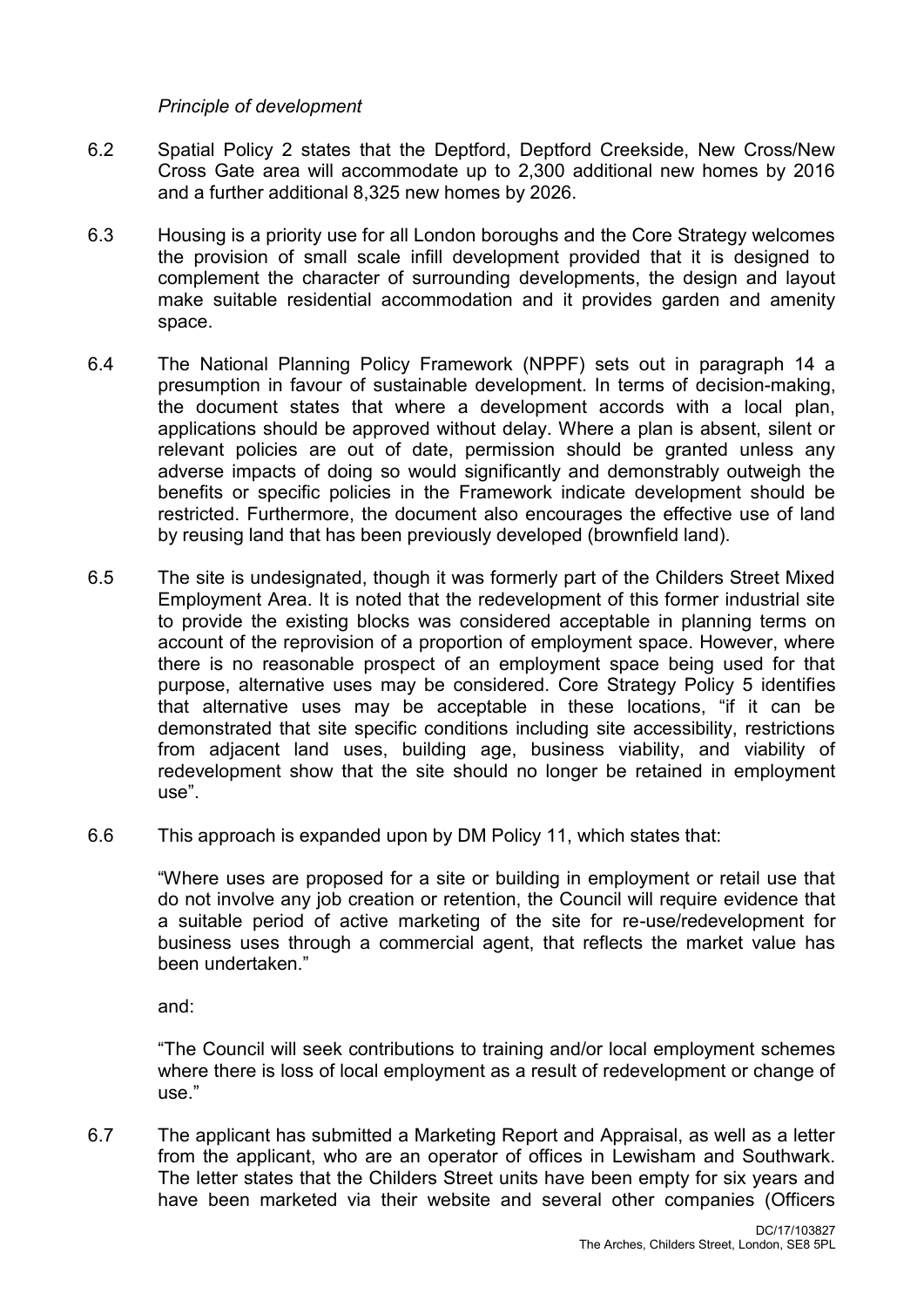noticed marketing boards from Kalmars at the site), but that no interest has been forthcoming for the following reasons:

- The transport links are very poor with the nearest station more than 15 minutes' walk away.
- The area is not an office location and there are no shops or restaurants close by. People like to work among other people and Childers Street is just too remote.
- The unit sizes are too large at typically around 1,300sq feet each and it is not possible to divide them up.
- The car parking ratio of just one space per office is very low especially as there is poor access to public transport.
- There is no commercial fibre optic broadband available.
- 6.8 In terms of compliance with Core Strategy 5, the above deals with site accessibility and business viability. Officers do not consider that the use of the upper floors or of nearby properties as residential would restrict an office use and clearly, these are new units so the age of the building is not a factor, although it is noted that the units are 'shell and core'.
- 6.9 The Marketing Report and Appraisal was produced by Kalmars and gives the following reasons for not being able to fill the units with offices:
	- Businesses have already moved away from this area.
	- Public transport is pretty poor and inadequate for office use in what is predominantly a residential area with lots of social housing.
	- The layout of the spaces is not conducive to an office use and they are irregularly shaped with limited ceiling heights and with large plate glass windows, which are more appropriate for shop uses and cause privacy, security and ventilation problems.
	- Toilets and kitchens would have to be fitted as well as security measures like roller shutters and burglar alarms to the front and rear.
	- They are in shell condition, requiring costly and expensive fitting out, which is not economically viable for office occupiers.
	- There are other large developments in construction within competing areas, including in better located positions along the River Thames, and there are 99 available units in a four-mile radius south of the River Thames (excluding the SE1 postcode).
	- There has been a slowdown in the market, perhaps due to Brexit and world trade.
	- There are extensive and restrictive restrictions within the lease likely to deter occupiers.
	- There are hardly any other office occupiers in the area and therefore it lacks the cluster effect of a central business district location.
	- There are no facilities for office staff such as sandwich bars, shops and restaurants.
	- Walking to the property is likely to be considered a security hazard by many office occupiers, particularly if working hours are outside 09:00-17:00.
	- The ceiling heights are too low given that air conditioning would have to be installed.
	- The units would be unsuitable for other uses. Hotels and gyms are again very unlikely to be attracted to a backstreet location and there is insufficient space for the former to operate. Light industrial uses are likely to create conflict with the floorspace up above, mainly due to lorry deliveries and general noise.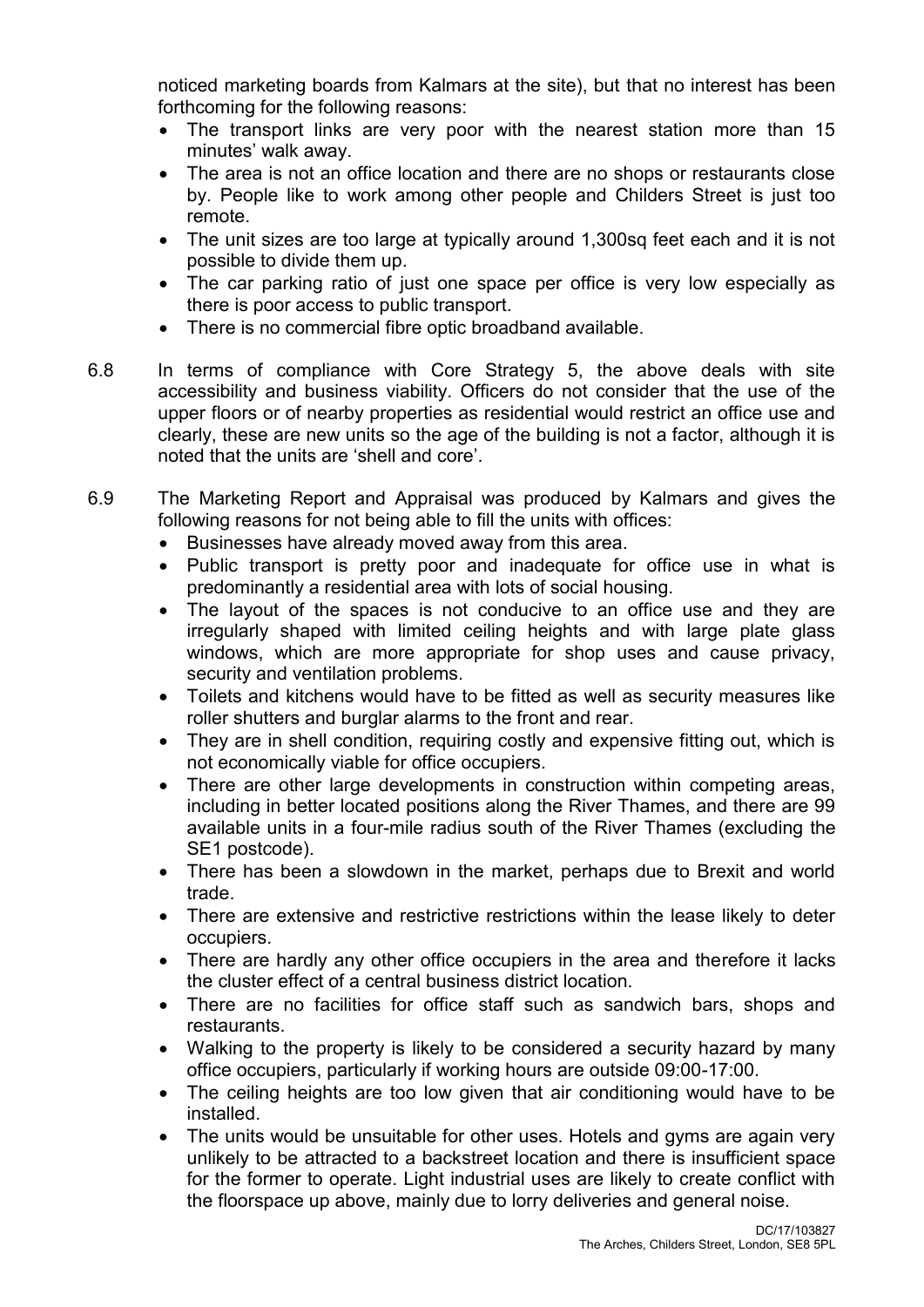- 6.10 The property has been marketed by Kalmars since 2015 on competitive terms, including all appropriate modern marketing techniques (comprising five boards on site and it appearing on Kalmars and the most popular aggregate websites). The marketing response has been poor, consisting of only four responses from nursery (Use Class D1) operators. Before then, the units were marketed by Lamberts Chartered Surveyors from July 2010 until September 2014 and boards were displayed in January 2011 with amended signage in June 2012.
- 6.11 Officers consider that sufficient information is provided to demonstrate that there is no prospect of the units being let to commercial occupiers and therefore, in this instance, accept that residential use would be appropriate in this location.
- 6.12 However, given the proposal results in employment land being replaced by residential dwellings, a financial contribution is due under DM Policy 11 in order to support the current training and operation costs of running the Local Labour and Business Scheme. Based upon the estimated number of new dwellings (1,385) to be created annually as required by the London Plan (FALP 2014) and the number of new jobs (500) required annually as estimated by the Lewisham Business Growth Strategy, each new job and dwelling will require a contribution of £530 towards employment training. Therefore, this application is subject to a £4,240 contribution, which shall be subject to a S106 obligation.
- 6.13 Therefore, the revised proposals would be compliant with Core Strategy Policy 5 and DM Policy 11.
- 6.14 With regard to the proposed use, housing is a priority use for all London boroughs with the need for family-sized dwellings being particularly acute in Lewisham, and the Core Strategy Spatial Policy 2 welcomes the provision of additional new homes by 2026.
- 6.15 The evidence for Lewisham shows an overwhelming housing need, which is spread across the borough and for a mix of housing tenures as well as housing size. Officers recognise that housing is a priority use in the borough and change of use proposals in appropriate locations are a sustainable use of land to help meet housing targets.
- 6.16 As such, the principle of development is considered to be acceptable. Issues of design, impact on neighbouring properties, highways and the proposed standard of accommodation will be fully considered in the relevant sections of the report.

*Design*

6.17 Officers consider that sufficient detail drawings and information about the proposed materials have been submitted for the new entrances such that it is deemed that they constitute high quality design and relate well to the design of the existing residential units on upper floors. The gates would help to provide sufficient security for each residential occupier and the top-hung casement windows would allow for sufficient ventilation and penetration of natural light. It is considered reasonable to request further details of the cedar panelling to ensure that it is durable and would be treated so as not to weather, or if so, how it would look in future years.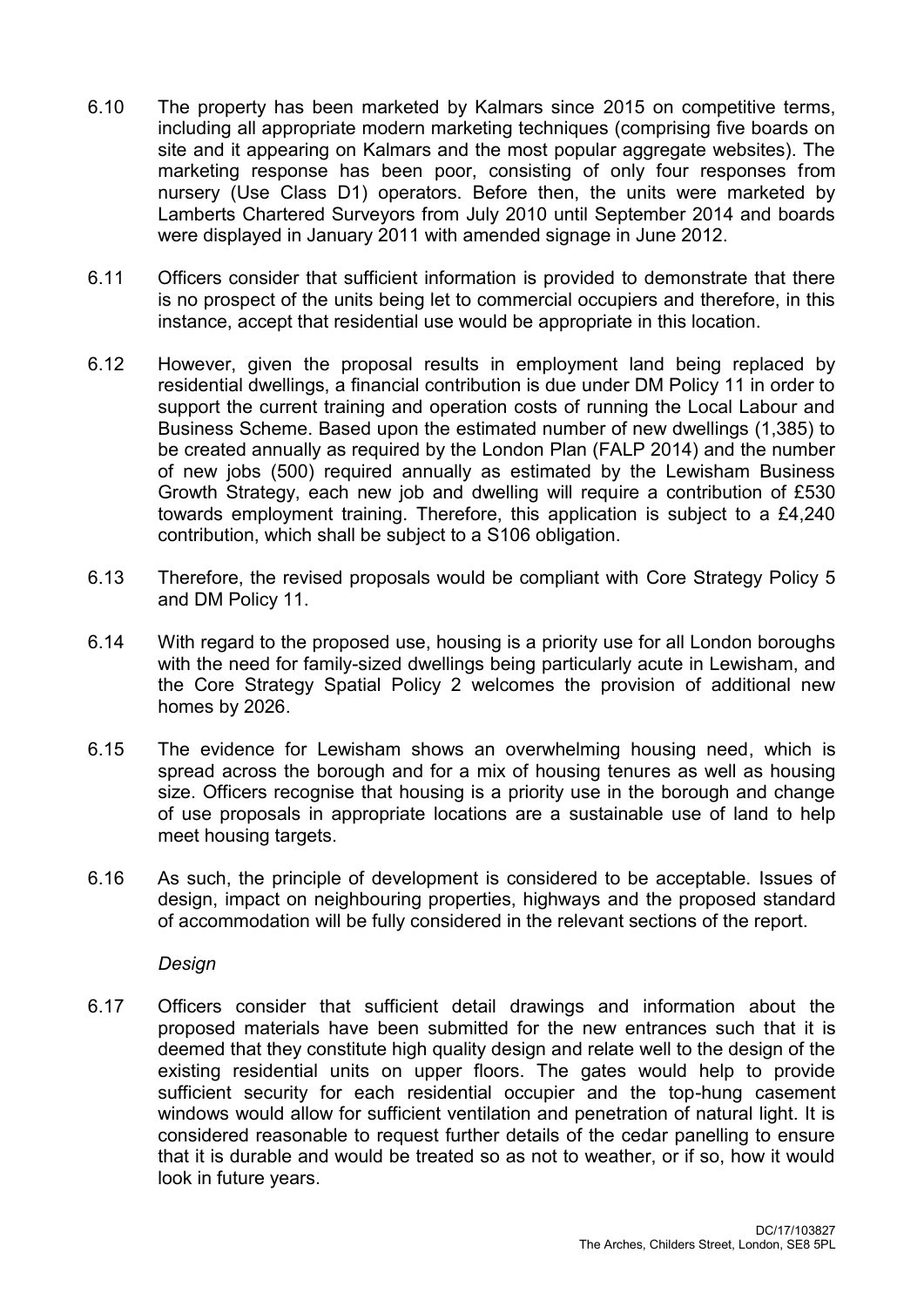6.18 The proposed design of the alterations to the ground floor units are otherwise appropriate for the proposed use, removing the large plate glass shopfronts more suitable for commercial uses, and would be congruous with the surrounds. As such, the proposals are compliant with London Plan Policies 7.4 and 7.6, Core Strategy Policy 15 and DM Policies 30 and 31.

### *Impact on the amenity of neighbouring occupiers*

- 6.19 DM Policy 31 states that residential development should result in no significant loss of privacy and amenity (including sunlight and daylight) to adjoining houses and their back gardens.
- 6.20 DM Policy 32 states that the Council expects all new residential development to:
	- a. be attractive and neighbourly; and
	- b. provide a satisfactory level of privacy, outlook and natural lighting both for its future residents and its neighbours.
- 6.21 Given the location of the proposed residential units at ground floor level, it is not considered that there would be an impact on neighbouring amenity.
- 6.22 However, it is important that an adequate level of privacy would be afforded to the new units. None of the primary bedroom windows would be located directly onto frontages facing the car park or the main pedestrian routes because the area to the rear is not consider to be such a route, being that it is mainly used by vehicles, and the windows to the front would be set back from the pavement by 82cm. The secondary bedroom windows to bedroom 2 of Flat 1, bedroom 1 of Flat 5 and bedroom 1 of Flat 6 would be obscure glazed and this is recommended to be secured by condition. Bedroom 2 of Flats 5 and 6 would have a single set of windows, but these would look out onto a resident-only access behind locked gates rather than a busy pedestrian thoroughfare.
- 6.23 The introduction of a residential use must not prejudice the functioning of the adjacent commercial space so sound insulation must be installed or upgraded, which is recommended to be secured by a compliance condition.
- 6.24 Therefore, the scheme is deemed acceptable in terms of neighbouring amenity in accordance with DM Policies 31 and 32.

#### *Standard of accommodation for proposed occupiers*

- 6.25 London Policy 3.5 Quality and design of housing developments of the London Plan states that housing developments should be of the highest quality internally, externally and in relation to their context. It also states that the minimum internal floorspace required for residential units on the basis of the level of occupancy that could be reasonably expected within each unit.
- 6.26 DM Policy 22 states that for conversions to residential from other uses, the Council will encourage cost effective and proportional energy efficiency measures to be carried out where feasible to a value not exceeding 10% of the overall construction costs.
- 6.27 DM Policy 32 states that all new residential development should be attractive and neighbourly, provide a satisfactory level of privacy, outlook and natural lighting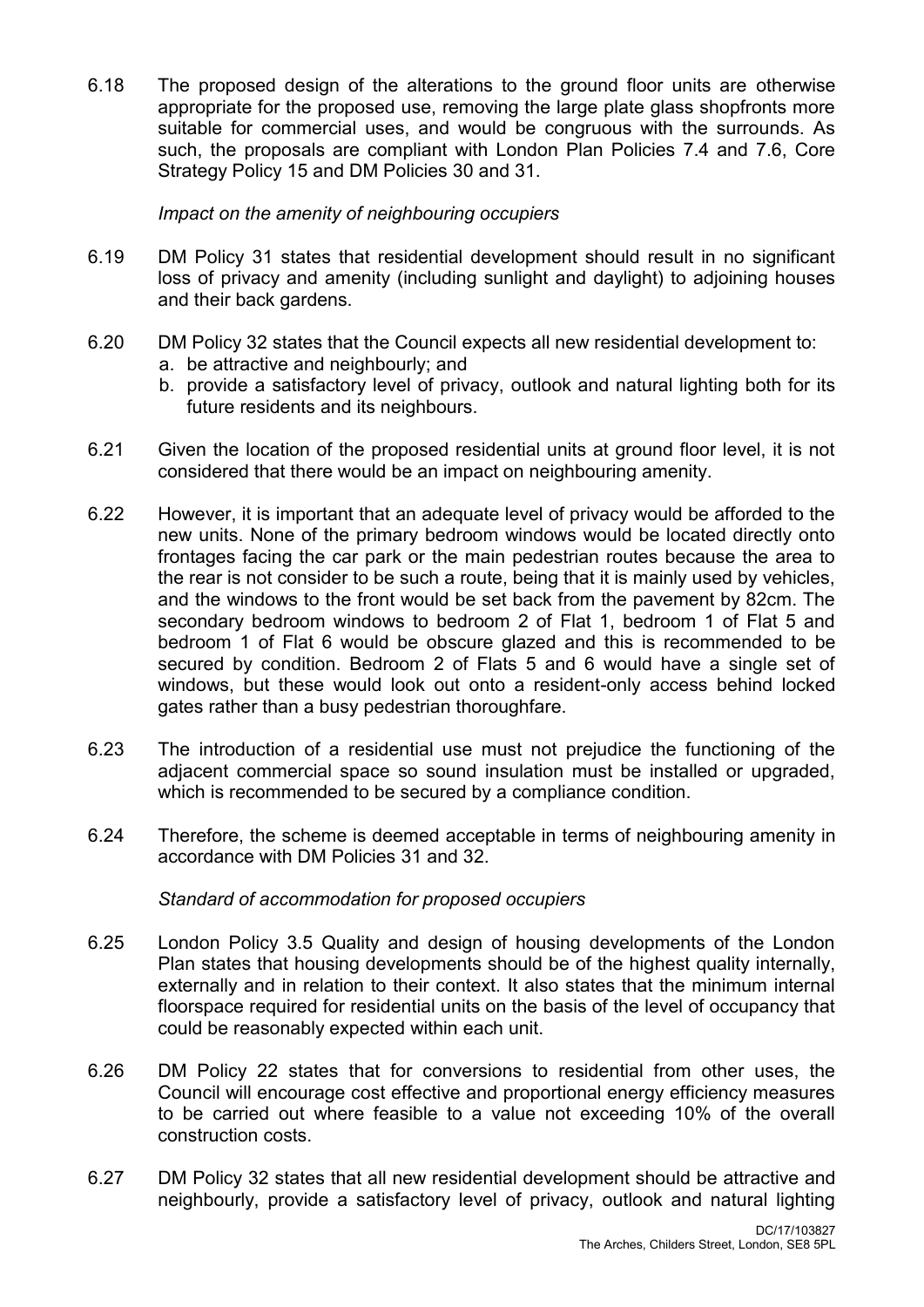both for its future residents and its neighbours as well as meet the functional requirements of future residents.

- 6.28 Having assessed all of the residential units against the Technical Housing Standards - Nationally Described Space Standard, they all comply with regards to the requirements for GIAs, bedroom sizes and widths, storage space and internal floor to ceiling heights. In terms of outlook, all units are dual aspect, which would provide the units with adequate outlook, ventilation and daylight through the window, as well as the doors, which provide access into the external terraces, which each unit benefits from.
- 6.29 The amenity space provided for each dwelling would be in excess of the size requirements set out in Standard 26 of the London Plan Housing SPG, and is therefore acceptable in terms of area of space provided. However, as these amenity areas will be adjacent to car parking the row of commercial railway arches, boundary treatment for these areas is vital to ensure that the environment created is satisfactory and also that the operation of the commercial units is not compromised.
- 6.30 Officers have reviewed the submitted Daylighting Report, which has be revised since the previous application. It is now clear that all rooms in the units, particularly the kitchen / living / dining areas of Flats 2, 4 and 7 that failed previously, meet daylight standards.
- 6.31 Furthermore, regarding the access to the flats, none of them would be accessed from the carpark with all primary entrances located on Childers Street, which is considered to be a positive arrival experience compliant with Standard 8 of the London Plan Housing SPG (March 2016).
- 6.32 Officers have no objection to the proposed unit mix of 6 x two bed properties, a three bed property and a one bed property, which would be a welcome addition of a family-sized unit.
- 6.33 Core Strategy Policy 1 requires that 10% of all housing is to be wheelchair accessible or easily adapted for those using a wheelchair. Therefore, for this scheme, the requirement would be rounded up to one dwelling. Flat 8 is wheelchair unit adaptable and therefore this is considered sufficient.
- 6.34 Therefore, the proposed standard of accommodation is considered to be acceptable.

*Highways*

- 6.35 London Plan Policy 6.9 Cycling states that developments should provide secure, integrated, convenient and accessible cycle parking facilities in line with the minimum standards set out in Table 6.3 and the guidance set out in the London Cycle Design Standards (or subsequent revisions).
- 6.36 London Plan Policy 6.13 Parking states that the maximum standards set out in Table 6.2 in the Parking Addendum should be the basis for considering planning applications. Developments must ensure that 1 in 5 spaces provide an electrical charging point to encourage the uptake of electric vehicles and provide parking for disabled people.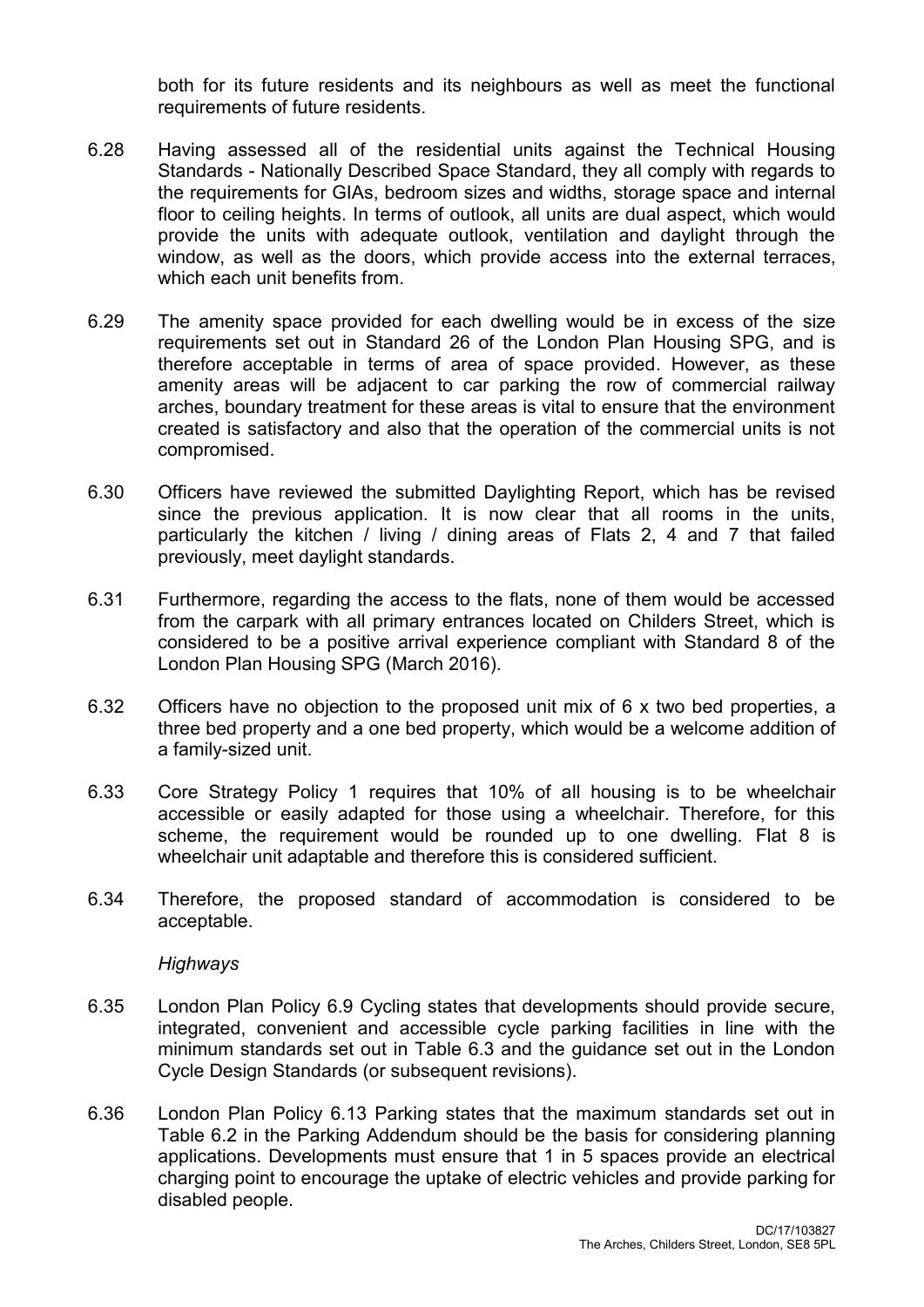- 6.37 Core Strategy Policy 14 Sustainable movement and transport states that car free status for new development can only be assured where on-street parking is managed so as to prevent parking demand being displaced from the development onto the street, and cycle parking will be required for new development and TfL guidelines will be used to assess provision. Design will need to incorporate safe and secure cycle storage and parking as well as other facilities including showers and lockers, where appropriate.
- 6.38 This site has a PTAL rating of 2, which rates as poor public transport access. However, it is noted that New Cross Gate and Deptford rail stations are both approximately 15 minutes' walk from the site and are served by frequent services.
- 6.39 One car parking space has been provided per two flats, which meets London Plan standards, and is therefore acceptable. There is a requirement that 20% of the spaces (rounded up to one) must provide an electrical charging point to encourage the uptake of electric vehicles, which shall be secured by condition. Details are required of where the car parking spaces would be located I also to be secured.
- 6.40 The results of the submitted parking survey demonstrates that there is sufficient space to accommodate an increase in parking demand, should the demand for parking for the eight residential units exceed anticipated levels.
- 6.41 The proposal is for 17 cycle parking spaces are to be provided, which is compliant with Table 6.3 of London Plan 6.9. With the exception of flats 5 and 6 all of these are to be located in cupboards within the units, which makes them secure and dry. A condition is proposed to secure the details for flats 5 and 6 to ensure that the storage provide is safe and dry.
- 6.42 Residential Development Standards SPD seeks to ensure that all new developments have adequate facilities for refuse and recycling. All units are proposed to have the same existing servicing arrangements as the flats above where refuse is collected from existing waste stores, which are considered to have sufficient capacity and shall be conditioned.
- 6.43 Officers therefore have no objection to raise on highways grounds.

#### *Flood risk*

- 6.44 The Environment Agency did not raise an objection to the scheme, subject to the residential accommodation being set above the modelled breach flood level, which is between 3.21m and 3.29m. A condition is recommended to be added requiring section drawings to demonstrate that there would be an increase in internal floor heights of 0.25m in Block 1, the north west block, as set out in the Flood Risk Assessment.
- 6.45 An informative shall be added requesting that the applicant informs future occupiers to register with their Floodline Warnings Direct service so that they may prepare themselves in the case of a flood event.

*Sustainability and energy*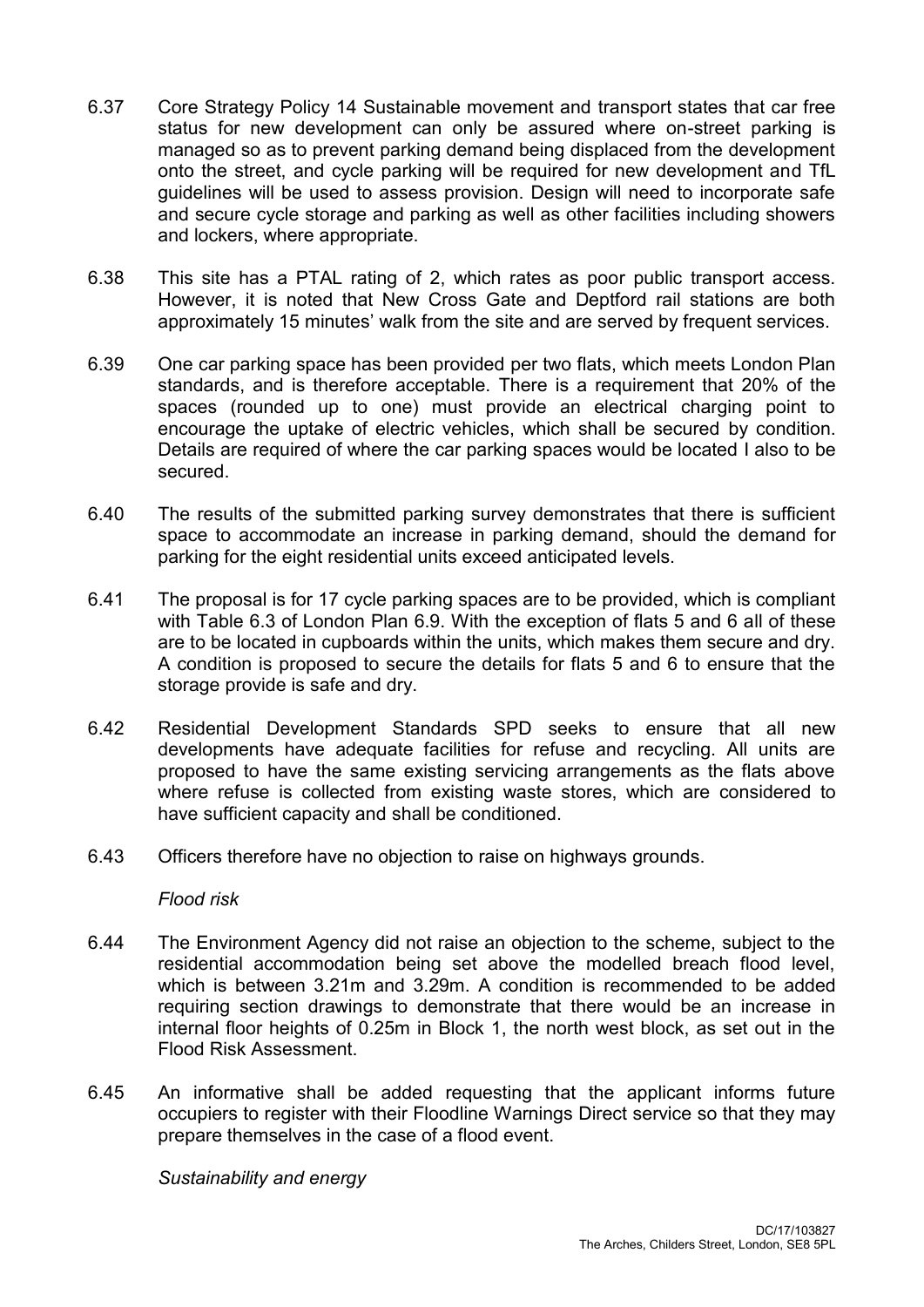- 6.46 Paras. 94 and 95 of the NPPF requires Local Planning Authorities to adopt proactive strategies to mitigate and adapt to climate change, which must be consistent with the Government's zero carbon buildings policy and adopt nationally described standards.
- 6.47 Core Strategy Policy 8 Sustainable design, construction, and energy efficiency states that the Council is committed to prioritising the reduction of the environmental impact of all new developments, with a focus on minimising the overall carbon dioxide emissions of the development while improving sustainability aspects through sustainable design and construction. All minor and major non-residential development will be required to achieve a minimum of B REEAM 'Excellent' standard, or any future national equivalent.
- 6.48 DM Policy 22 Sustainable design and construction states that, in addition to those policies in the London Plan and Lewisham's Core Strategy Policies 7 and 8, the Council will require all developments to maximise the incorporation of design measures to maximise energy efficiency, manage heat gain and deliver cooling.
- 6.49 For conversions to residential from other uses, the Council will encourage cost effective and proportional energy efficiency measures to be carried out where feasible to a value not exceeding 10% of the overall construction costs.
- 6.50 The Council considers that the measures proposed in regards to energy and water efficiency measures by the Revised Sustainability & Energy Statement to be acceptable.

## *Prevention of crime and disorder*

- 6.51 Section 17 of the Crime and Disorder Act 1998 provides that it shall be the duty of the Council to exercise its various functions with due regard to the likely effect of the exercise of those functions on, and the need to do all that it reasonably can to prevent:
	- a) crime and disorder in its area (including anti-social and other behaviour adversely affecting the local community);
	- b) the misuse of drugs, alcohol and other substances in its area; and
	- c) re-offending in its area.
- 6.52 Issues of flytipping, litter and graffiti were raised as a consequence of the public consultation undertaken in respect of this application. Neglect of the units was also cited, although there was no major signs of this during the site visit, but is to be expected of empty premises. Once these units are occupied and become active frontages with comings and goings, it is likely that the issues would cease to be problems.
- 6.53 As such, Officers consider that the scheme would not add to crime or general antsocial behaviour in the immediate vicinity.

*Community Infrastructure Levy (CIL)*

6.54 On 1st April 2015 the Council introduced its Local CIL to be implemented along with the existing Mayoral CIL. The charge will replace a number of financial contributions currently required through Section 106 Agreements.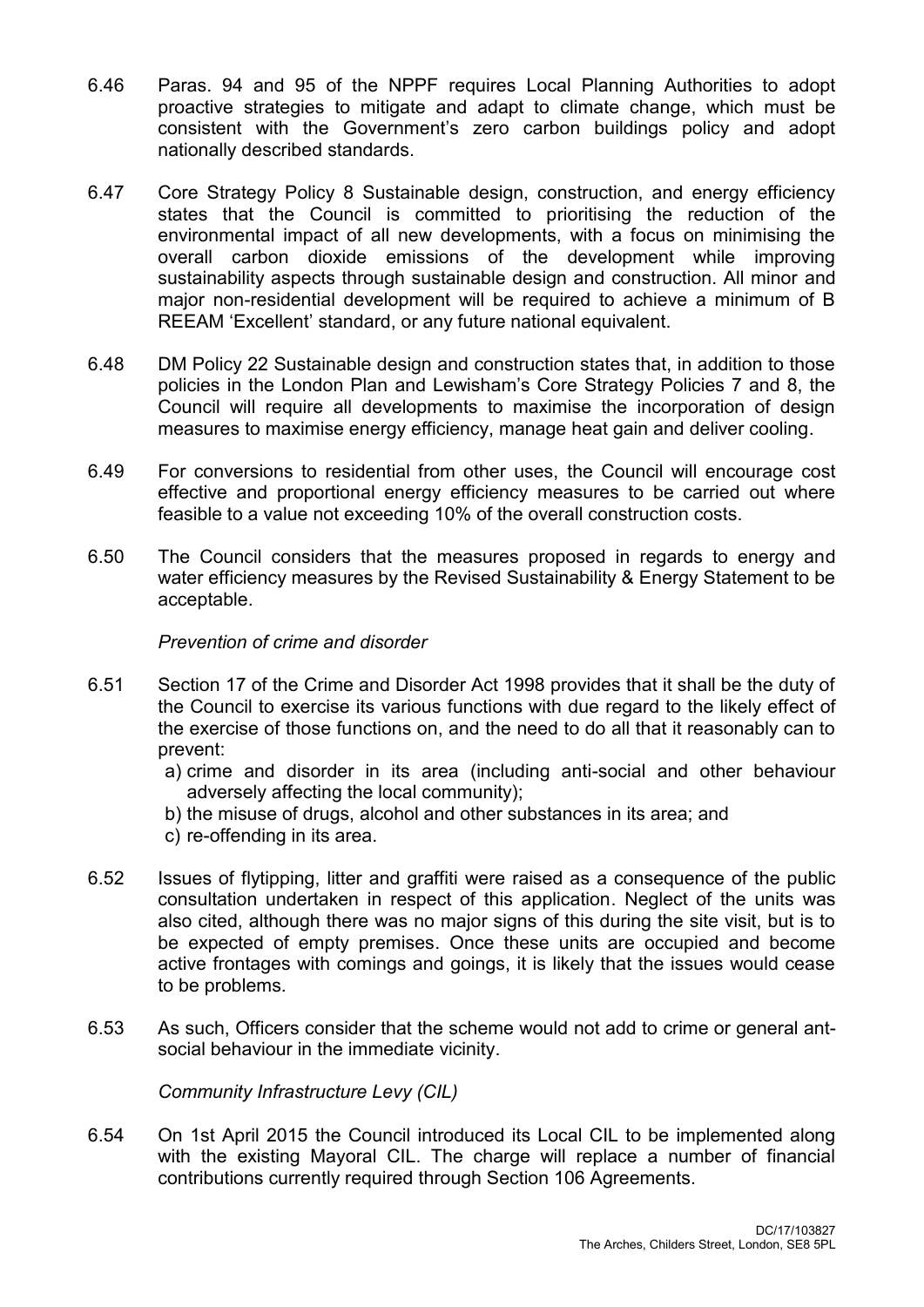- 6.55 CIL is chargeable on the net additional floorspace (gross internal area) of all new development. However under Part 2 and Part 6 of the Community Infrastructure Levy Regulations 2010 (as amended) affordable housing is exempt from CIL. However, it should be noted that the applicant is required to apply for the exemption.
- 6.56 Under the CIL charging schedule, the amount of CIL payable for the SE8 postcode for new residential development is £100 per sqm. The Mayor CIL is charged at £35 per sqm of new development.
- 6.57 It is the Local Planning Authority's responsibility to collect CIL payments from new development.

### *Issues raised by consultation*

6.58 Further concerns from local residents were raised regarding the absence of consultation from the developer and the developer not engaging with local residents interested in the units. Whilst the Council encourages applicants to engage with local communities prior to submitting applications, given the scale of this proposal it is not a requirement that the local authority can insist on and therefore the application has been processed and assessed by Officers.

## **Human Rights Act**

- 6.59 Under the Human Rights Act 1998, the Council must not act in a way which is incompatible with the rights referred to in the Act. There is an exception to this, in that the Council will not be acting unlawfully if Acts of Parliament mean that it cannot act in any other way. The relevant human rights in this instance are the:
	- Right to respect for the home, under Article 8; and
	- Right to peace enjoyment of possessions, under Article 1 of Protocol 1.
- 6.60 However, these rights are not absolute, and may lawfully be infringed in certain defined circumstances. Where infringement is permissible, it must occur in accordance with, or subject to, the conditions provided for by the law. It must also be proportionate; i.e. it must achieve a fair balance between competing interests and not go beyond what is strictly necessary to achieve the purpose involve.
- 6.61 On balance, it is considered that the interference with the owners' human rights described in paragraph 6.76 are proportionate. As such, the application is not considered to raise any Human Rights Act implications.

## **Equalities Considerations**

- 6.62 The Equality Act 2010 (the Act) introduced a new public sector equality duty (the equality duty or the duty). It covers the following nine protected characteristics: age, disability, gender reassignment, marriage and civil partnership, pregnancy and maternity, race, religion or belief, sex and sexual orientation.
- 6.63 In summary, the Council must, in the exercise of its function, have due regard to the need to:
	- a. eliminate unlawful discrimination, harassment and victimisation and other conduct prohibited by the Act;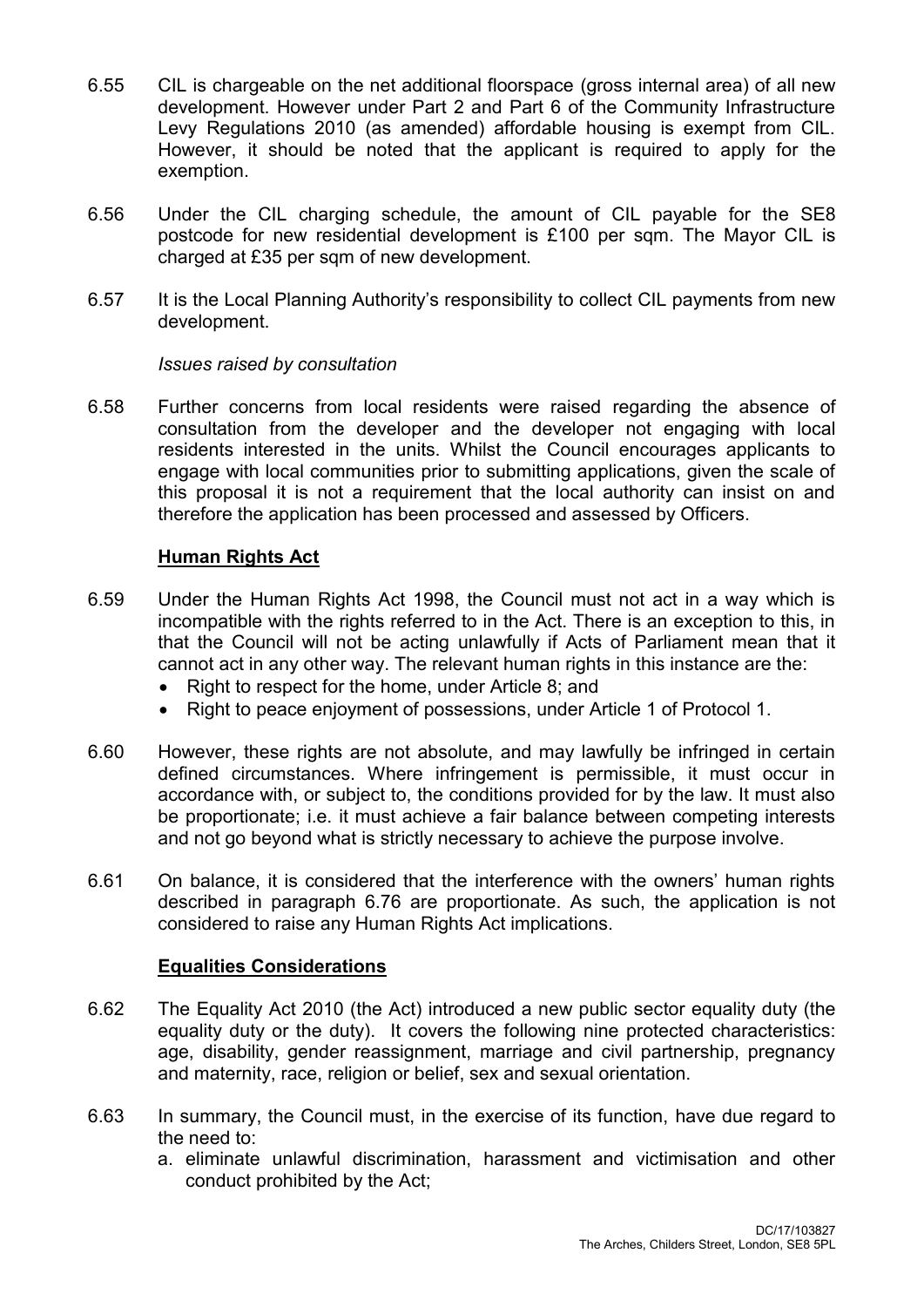- b. advance equality of opportunity between people who share a protected characteristic and those who do not;
- c. foster good relations between people who share a protected characteristic and persons who do not share it.
- 6.64 The duty continues to be a "have regard duty", and the weight to be attached to it is a matter for the decision maker, bearing in mind the issues of relevance and proportionality. It is not an absolute requirement to eliminate unlawful discrimination, advance equality of opportunity or foster good relations.
- 6.65 The Equality and Human Rights Commission has recently issued Technical Guidance on the Public Sector Equality Duty and statutory guidance entitled "Equality Act 2010 Services, Public Functions & Associations Statutory Code of Practice". The Council must have regard to the statutory code in so far as it relates to the duty and attention is drawn to Chapter 11 which deals particularly with the equality duty. The Technical Guidance also covers what public authorities should do to meet the duty. This includes steps that are legally required, as well as recommended actions. The guidance does not have statutory force but nonetheless regard should be had to it, as failure to do so without compelling reason would be of evidential value. The statutory code and the technical guidance can be found at: [http://www.equalityhumanrights.com/legal-and](http://www.equalityhumanrights.com/legal-and-policy/equality-act/equality-act-codes-of-practice-and-technical-guidance/)[policy/equality-act/equality-act-codes-of-practice-and-technical-guidance/](http://www.equalityhumanrights.com/legal-and-policy/equality-act/equality-act-codes-of-practice-and-technical-guidance/)
- 6.66 The Equality and Human Rights Commission (EHRC) has previously issued five guides for public authorities in England giving advice on the equality duty:
	- 1. The essential guide to the public sector equality duty
	- 2. Meeting the equality duty in policy and decision-making
	- 3. Engagement and the equality duty
	- 4. Equality objectives and the equality duty
	- 5. Equality information and the equality duty
- 6.67 The essential guide provides an overview of the equality duty requirements including the general equality duty, the specific duties and who they apply to. It covers what public authorities should do to meet the duty including steps that are legally required, as well as recommended actions. The other four documents provide more detailed guidance on key areas and advice on good practice. Further information and resources are available at: [http://www.equalityhumanrights.com/advice-and-guidance/public-sector-equality](http://www.equalityhumanrights.com/advice-and-guidance/public-sector-equality-duty/guidance-on-the-equality-duty/)[duty/guidance-on-the-equality-duty/](http://www.equalityhumanrights.com/advice-and-guidance/public-sector-equality-duty/guidance-on-the-equality-duty/)
- 6.68 The planning issues set out above do not include any factors that relate specifically to any of the equalities categories set out in the Act, and therefore it has been concluded that there is no impact on equality.

## **Planning Obligations**

6.69 The National Planning Policy Framework (NFFP) states that in dealing with planning applications, local planning authorities should consider whether otherwise unacceptable development could be made acceptable through the use of conditions or planning obligations. Planning obligations should only be used where it is not possible to address unacceptable impacts through a planning condition. It further states that where obligations are being sought or revised, local planning authorities should take account of changes in market conditions over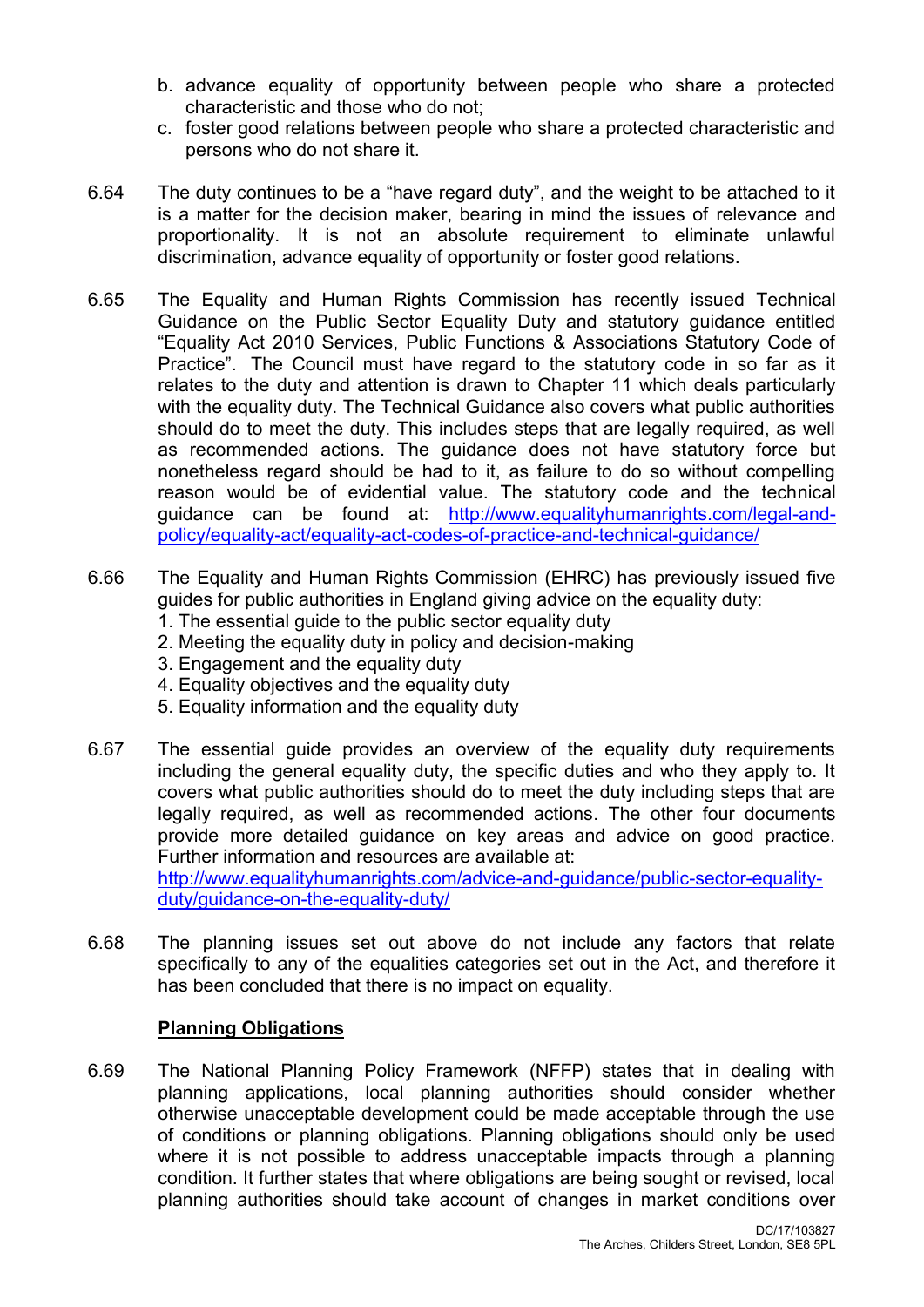time and, wherever appropriate, be sufficiently flexible to prevent planned development being stalled. The NFFP also sets out that planning obligations should only be secured when they meet the following three tests:

- (a) Necessary to make the development acceptable
- (b) Directly related to the development; and
- (c) Fair and reasonably related in scale and kind to the development.
- 6.70 Paragraph 122 of the Community Infrastructure Levy Regulations (April 2010) puts the above three tests on a statutory basis, making it illegal to secure a planning obligation unless it meets the three tests.
- 6.71 The applicant has provided a planning obligations statement outlining the obligations that they consider are necessary to mitigate the impacts of the development.
- 6.72 London Plan Policy 8.2 (Planning obligations), and Core Strategy Policy 21 (Planning Obligations) together with the Councils Adopted Planning Obligations SPD (2015) sets out the policy context for considering planning obligations. Whether a development makes appropriate provision for, or contribution towards, requirements that are made necessary by, and are related to, the proposed development would be a material consideration relevant to the planning application being considered. Negotiations should seek a contribution towards the full cost of all such provision that is fairly and reasonably related in scale and in kind to the proposed development and its impact on the wider area. Planning obligations should reflect strategic and local needs. In accordance with the statutory and policy context, and as a result of the assessment of the impacts of the proposed development the agreed Heads of Terms for a Unilateral Undertaking are set out below:
	- Financial contribution of £4,240 in respect mitigating against the loss of employment floorspace. The funding would be used towards Council initiatives towards local employment schemes across the borough.

#### **Local Finance Considerations**

- 6.73 Under Section 70(2) of the Town and Country Planning Act 1990 (as amended), a local finance consideration means: (a) a grant or other financial assistance that has been, or would or could be, provided to a relevant authority by a Minister of the Crown; or (b) sums that a relevant authority has received, or would or could receive, in payment of Community Infrastructure Levy (CIL).
- 6.74 The weight to be attached to a local finance consideration remains a matter for the decision maker.
- 6.75 CIL is therefore a material consideration. CIL is payable on this application and the applicant has completed the relevant form.
- 6.76 The above development is liable for both the Mayor's CIL and the Council's CIL. The completed CIL form was submitted with the application documents. An informative would be added to the decision notice advising the applicant to notify the Council when works commence.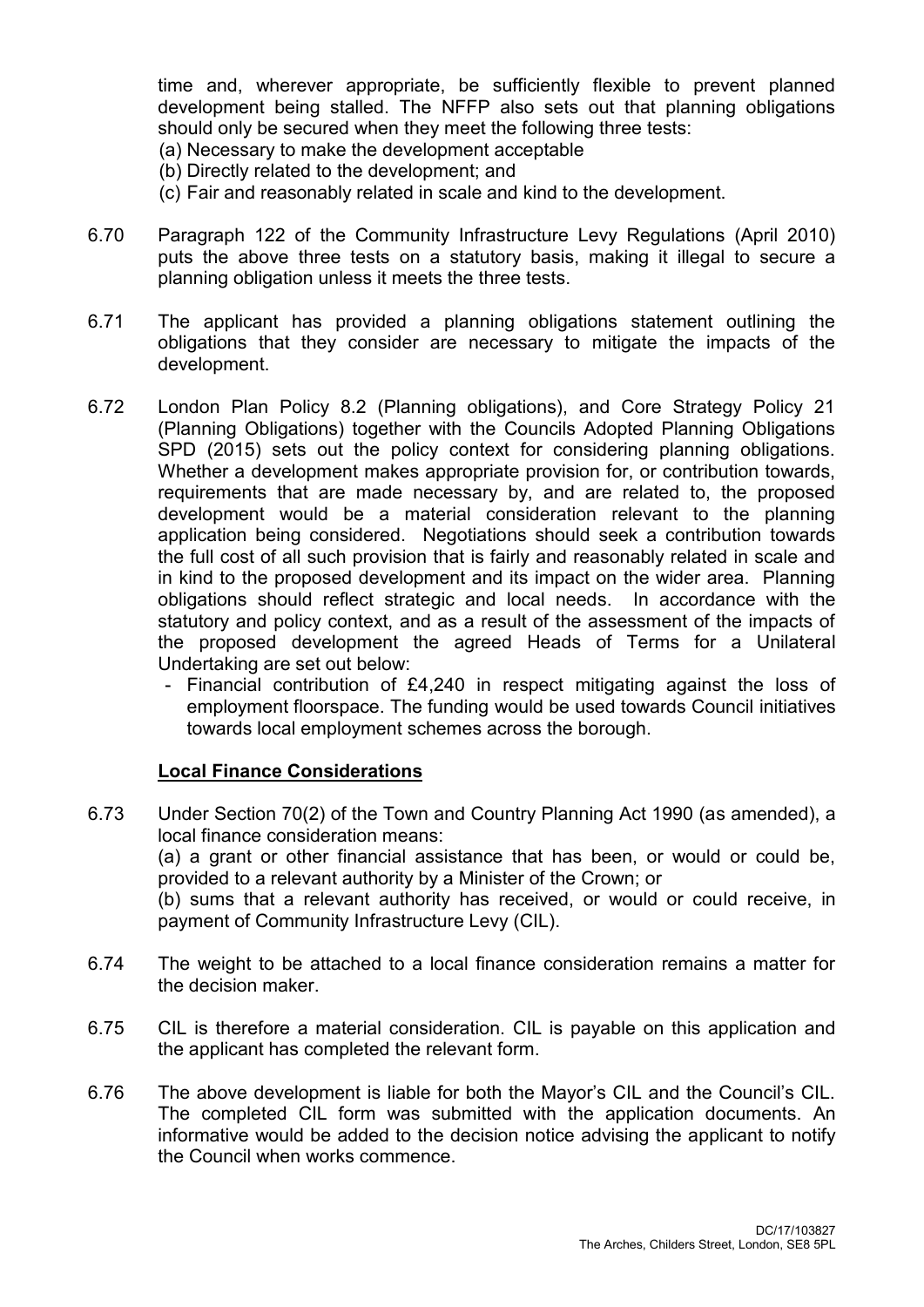## **Conclusion**

- 6.77 The Local Planning Authority has considered the particular circumstances of the application against relevant planning policy set out in the Development Management Local Plan (2014), the Core Strategy (2011), London Plan (March 2016) and the National Planning Policy Framework (2012).
- 6.78 The principle of development has been found to be acceptable and Officers consider that the proposed development, by reason of the design of the alterations, impact on neighbouring properties, on highways and on flood risk, standard of accommodation and sustainability, would represent the provision of high quality residential units, subject to the imposition of suitable conditions.
	- **7.0 RECOMMENDATION A:** To agree the proposals and authorise Officers to negotiate and complete a S106 Planning Obligation to secure a financial contribution of £4,240 to mitigate against the loss of employment floorspace.
	- **8.0 RECOMMENDATION B:** Subject to the completion of a satisfactory legal agreement or Unilateral Undertaking, authorise the Head of Planning to GRANT PLANNING PERMISSION subject to conditions, including those set out below and with such amendments as are considered appropriate to ensure the acceptable implementation of the development.
- 1) The development to which this permission relates must be begun not later than the expiration of three years beginning with the date on which the permission is granted.

Reason: As required by Section 91 of the Town and Country Planning Act 1990.

2) The development shall be carried out strictly in accordance with the application plans, drawings and documents hereby approved and as detailed below:

TP/100 Rev B; TP/104 Rev B; TP/105 Rev A; TP/106 Rev E; TP/107 Rev E; TP/109 Rev D; TP/110 Rev E; TP/112; TP/113 Rev A; TP/115 Rev A; TP/116 Rev A; TP/117 Rev A; TP/118 Rev C; TP/119 Rev C;TP/120 Rev C; TP/121 Rev C; Site Location Plan; Acoustic Assessment; Flood Risk Assessment; Marketing Report & Appraisal; Revised Daylighting Report; Revised Sustainability & Energy Statement; Transport Statement Received 28th September 2017

TP/103 Rev J Received 22nd November 2017

Reason: To ensure that the development is carried out in accordance with the approved documents, plans and drawings submitted with the application and is acceptable to the Local Planning Authority.

3) No development shall commence on site until details of the cedar panelling for the front entrance to the residential units, including how it would be treated and / or how it would weather, have been submitted to and approved in writing by the Local Planning Authority. The development shall be carried out in accordance with the approved details.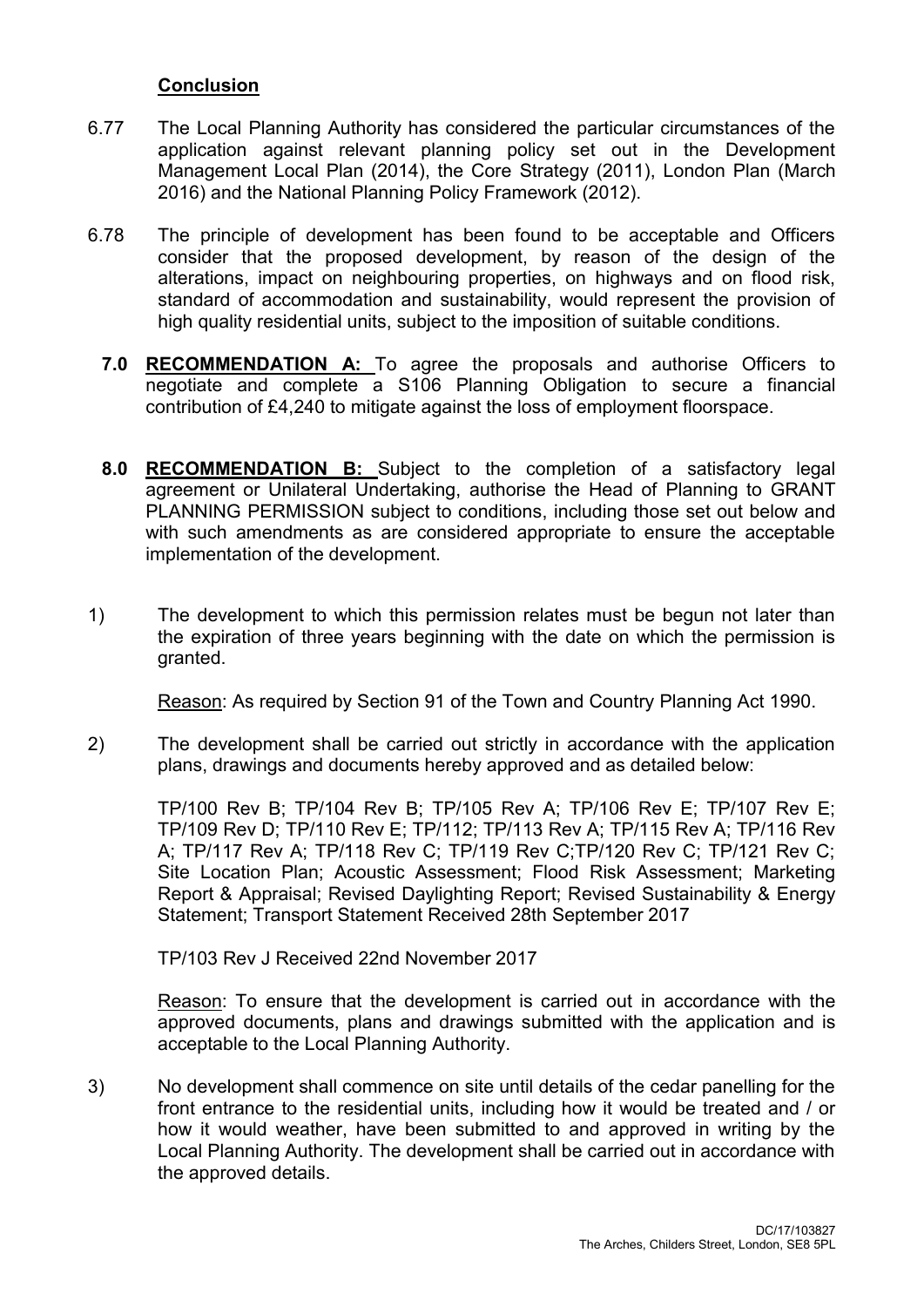Reason: To ensure that the Local Planning Authority may be satisfied as to the external appearance of the units and to comply with London Plan Policies 7.4 Local character and 7.6 Architecture of the London Plan (March 2016), Policy 15 High quality design for Lewisham of the Core Strategy (June 2011) and DM Policies 30 Urban design and local character, 31 Alterations/extensions to existing buildings and 32 Housing design, layout and space standards of the Development Management Local Plan (November 2014).

4) Notwithstanding the Town and Country Planning (General Permitted Development) Order 2015 (or any Order revoking, re-enacting or modifying that Order), the new side elevation windows for bedroom 2 of Flat 1, bedroom 1 of Flat 5 and bedroom 1 of Flat 6 hereby approved shall be fitted as obscure glazed and retained in perpetuity.

Reason: To avoid the privacy of the new residential units being compromised and to comply with DM Policies 31 Alterations/extensions to existing buildings and 32 Housing design, layout and space standards of the Development Management Local Plan (November 2014).

5) The units shall be designed and fitted out so as to provide sound insulation against external and internal noise and vibration, to achieve levels not exceeding 30dB LAeq (night) and 45dB LAmax (measured with F time weighting) for bedrooms, 35dB LAeq (day) for other habitable rooms, with windows shut and other means of ventilation provided. The evaluation of human exposure to vibration within the building shall not exceed the Vibration dose values criteria 'Low probability of adverse comment' as defined BS6472.

Reason: To safeguard the amenities of the occupiers of the proposed dwellings and to comply with DM Policies 26 Noise and vibration, 31 Alterations and extensions to existing buildings including residential extensions and 32 Housing design, layout and space standards of the Development Management Local Plan (November 2014).

6) (a) Details of the proposed boundary treatments including any gates, walls or fences shall be submitted to and approved in writing by the Local Planning Authority prior to occupation of the hereby approved residential units.

(b) The approved boundary treatments shall be implemented prior to occupation of the buildings and retained in perpetuity.

Reason: To ensure that the boundary treatment is of adequate design in the interests of visual and residential amenity and to comply with Policy 7.4 Local character of the London Plan (March 2016), Policy 15 High quality design for Lewisham of the Core Strategy (June 2011) and DM Policy 30 Urban design and local character of the Development Management Local Plan (November 2014).

7) (a) A minimum of 17 secure and dry cycle parking spaces shall be provided within the development.

(b) No occupation of the residential units shall commence on site until the full details of the cycle parking facilities, including how the cycle spaces for Flats 5 and 6 would be secure and dry and how the cycle spaces would be divided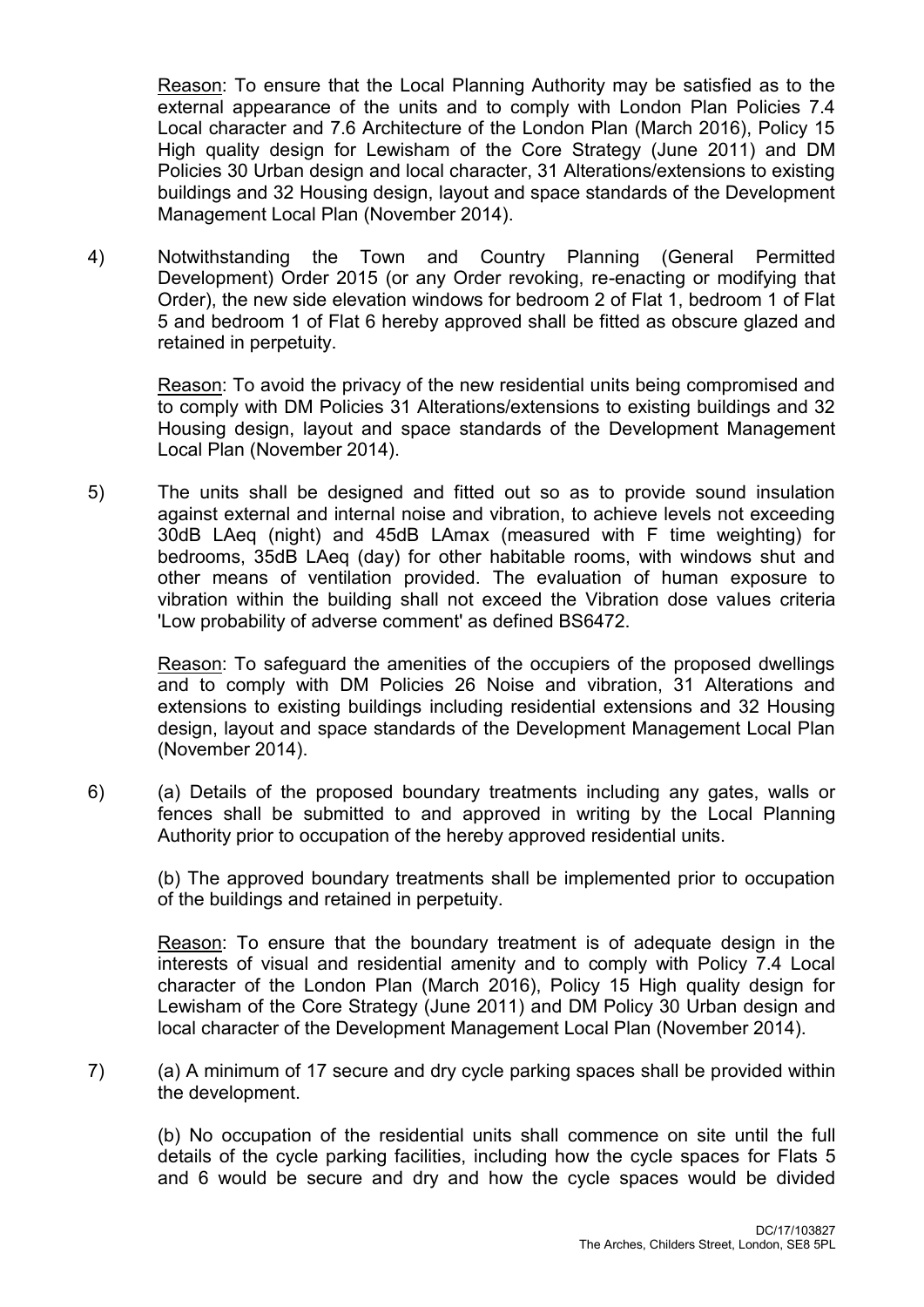between each residential unit, have been submitted to and approved in writing by the Local Planning Authority.

(c) All cycle parking spaces shall be provided and made available for use prior to occupation of the development and maintained thereafter.

Reason: In order to ensure adequate provision for cycle parking and to comply with Policy 6.9 Cycling of the London Plan (March 2016) and Policy 14 Sustainable movement and transport of the Core Strategy (June 2011).

8) The refuse facilities shall be provided within the development prior to occupation of the development as indicated on the plans hereby approved, and shall thereafter be permanently retained and maintained.

Reason: In order that the Local Planning Authority is satisfied with the provisions for recycling facilities and refuse storage in the interest of safeguarding the amenities of neighbouring occupiers and the area in general, in compliance with Policy 13 Addressing Lewisham waste management requirements of the Core Strategy (June 2011) and DM Policy 30 Urban design and local character of the Development Management Local Plan (November 2014).

- 9) A) No development shall commence on site until the following information has been submitted to and approved in writing by the Local Planning Authority: Sections at 1:20 scale through the ground floor of Block 1 showing the internal floor level of these residential units being increased by 0.25m. The residential accommodation must be set above the modelled breach flood level, which is between 3.21m and 3.29m.
	- B) The development shall be completed in accordance with the approved drawings and retained in perpetuity thereafter.

Reason: To prevent the increased risk of flooding and to improve water quality in accordance with Policies 5.12 Flood risk management and 5.13 Sustainable drainage of the London Plan (March 2016) and Objective 6 Flood risk reduction and water management and Policy 10 Managing and reducing the risk of flooding of the Core Strategy (2011).

C) (a) Details of the electric vehicle charging point to be provided and a programme for its installation and maintenance shall be submitted to and approved in writing by the Local Planning Authority prior to construction of the above ground works.

(b) The electric vehicle charging point as approved shall be installed prior to occupation of the development and shall thereafter be retained and maintained in accordance with the details approved under (a).

Reason: To encourage the uptake of electric vehicles and to comply with Policy 6.13 Parking of the London Plan (March 2016) and DM Policy 29 Car parking of the Development Management Local Plan (November 2014).

D) The wheelchair dwelling hereby approved shall be constructed to be easily adapted in full accordance with the SELHP Wheelchair Homes Design Guidelines (November 2012) as shown on drawing no. TP/103 Rev J hereby approved prior to their first occupation.